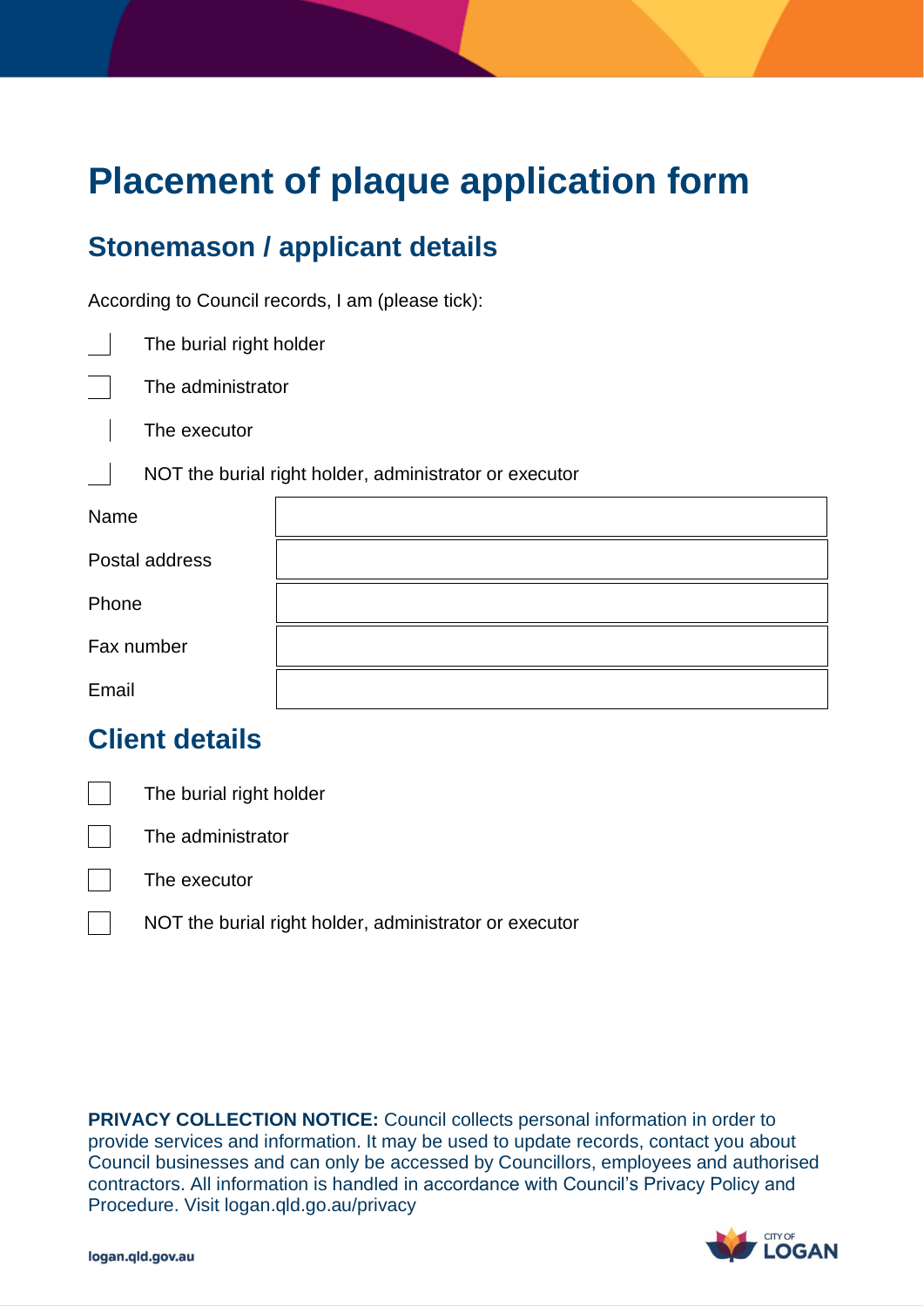| Name                     |  |
|--------------------------|--|
| Postal address           |  |
| Phone                    |  |
| Fax                      |  |
| Relationship to deceased |  |
| Signature                |  |
| Date                     |  |

# **Plaque and gravesite details**

| Name of deceased |             |  |
|------------------|-------------|--|
| Cemetery         | Plot number |  |
| Inscription      |             |  |
|                  |             |  |
|                  |             |  |
|                  |             |  |

#### Please attach a separate sheet if needed

| Plaque dimensions | $mm \times$ | mm |
|-------------------|-------------|----|
| Plaque material   |             |    |

 Ashes garden plaque (ensure you confirm the size before the plaque is made – sizes can vary depending on cemetery location)



 $\Box$